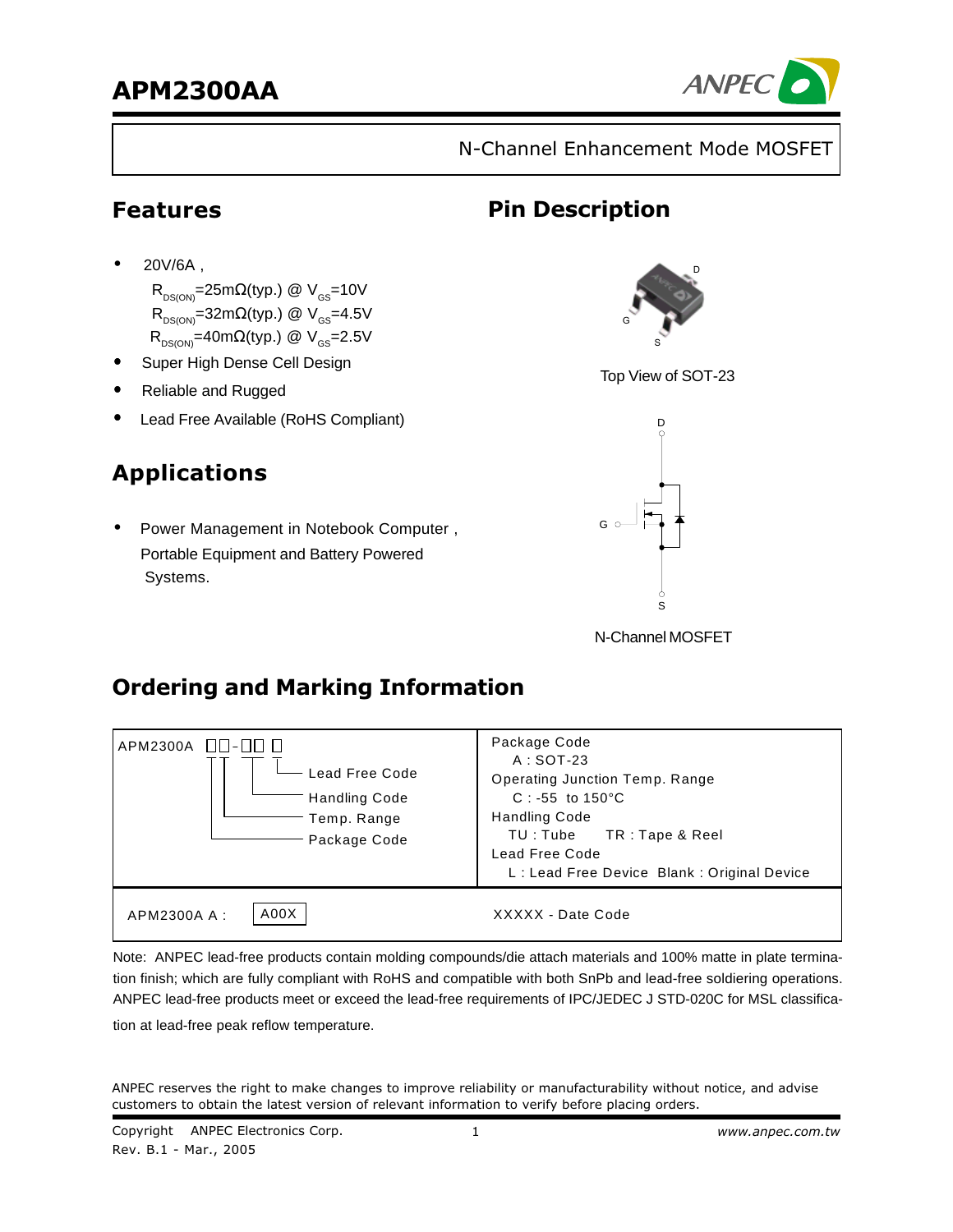

## Absolute Maximum Ratings  $(T_{\rm A}=25^{\circ}{\rm C}$  unless otherwise noted)

| Symbol                 | <b>Parameter</b>                                                              | Rating                   | Unit |   |  |
|------------------------|-------------------------------------------------------------------------------|--------------------------|------|---|--|
| $V_{DSS}$              | Drain-Source Voltage                                                          | 20                       |      |   |  |
| $V_{GSS}$              | Gate-Source Voltage                                                           |                          | ±12  | V |  |
| $I_D^*$                | <b>Continuous Drain Current</b>                                               |                          | 6    | A |  |
| $I_{DM}$ *             | 300us Pulsed Drain Current                                                    | $\rm V_{GS}\!\!=\!\!10V$ |      |   |  |
| $I_S^*$                | Diode Continuous Forward Current                                              |                          | A    |   |  |
| ТJ                     | Maximum Junction Temperature                                                  | 150                      | °C   |   |  |
| ${\sf T}_{\text{STG}}$ | Storage Temperature Range                                                     | $-55$ to 150             |      |   |  |
|                        | $T_A = 25^{\circ}C$<br>$P_D^*$<br>Maximum Power Dissipation<br>$T_A = 100$ °C |                          | 0.83 | W |  |
|                        |                                                                               |                          | 0.3  |   |  |
| $R_{\theta JA}^*$      | Thermal Resistance-Junction to Ambient                                        | 150                      | °C/W |   |  |

Note:

\*Surface Mounted on 1in<sup>2</sup> pad area,  $t \le 10$ sec.

#### **Electrical Characteristics**  $(T_A = 25^{\circ}C$  unless otherwise noted)

|                         |                                                                             |                                                             |      | <b>APM2300AA</b> |      | Unit      |
|-------------------------|-----------------------------------------------------------------------------|-------------------------------------------------------------|------|------------------|------|-----------|
| <b>Symbol</b>           | <b>Parameter</b>                                                            | <b>Test Condition</b>                                       | Min. | Typ.             | Max. |           |
|                         | <b>Static Characteristics</b>                                               |                                                             |      |                  |      |           |
| BV <sub>DSS</sub>       | Drain-Source Breakdown Voltage                                              | V <sub>GS</sub> =0V, I <sub>DS</sub> =250μA                 | 20   |                  |      | V         |
|                         |                                                                             | $V_{DS}$ =16V, V $_{GS}$ =0V                                |      |                  | 1    |           |
| $I_{DSS}$               | Zero Gate Voltage Drain Current                                             | $T_{\text{J}} = 85^{\circ}C$                                |      |                  | 30   | μA        |
| $V_{GS(th)}$            | Gate Threshold Voltage                                                      | V <sub>DS</sub> =V <sub>GS</sub> , I <sub>DS</sub> =250µA   | 0.5  | 0.7              | 1    | $\vee$    |
| $I_{GSS}$               | Gate Leakage Current                                                        | $V_{GS}$ =±12V, $V_{DS}$ =0V                                |      |                  | ±100 | nA        |
|                         |                                                                             | V <sub>GS</sub> =10V, I <sub>DS</sub> =6A                   |      | 25               | 30   |           |
| $R_{DS(ON)}^{\qquad a}$ | Drain-Source On-state Resistance V <sub>GS</sub> =4.5V, I <sub>DS</sub> =3A |                                                             |      | 32               | 40   | $m\Omega$ |
|                         |                                                                             | $V_{GS}$ =2.5V, I <sub>DS</sub> =2A                         |      | 40               | 55   |           |
| $V_{SD}^{\quad a}$      | Diode Forward Voltage                                                       | $I_{SD} = 1.25A$ , $V_{GS} = 0V$                            |      | 0.7              | 1.3  | $\vee$    |
|                         | Gate Charge Characteristics <sup>b</sup>                                    |                                                             |      |                  |      |           |
| $Q_q$                   | <b>Total Gate Charge</b>                                                    |                                                             |      | 5                | 10   |           |
| $Q_{gs}$                | Gate-Source Charge                                                          | V <sub>DS</sub> =10V, V <sub>GS</sub> =4.5V,<br>$I_{DS}=6A$ |      | 1                |      | nC        |
| $Q_{gd}$                | Gate-Drain Charge                                                           |                                                             |      | 1.1              |      |           |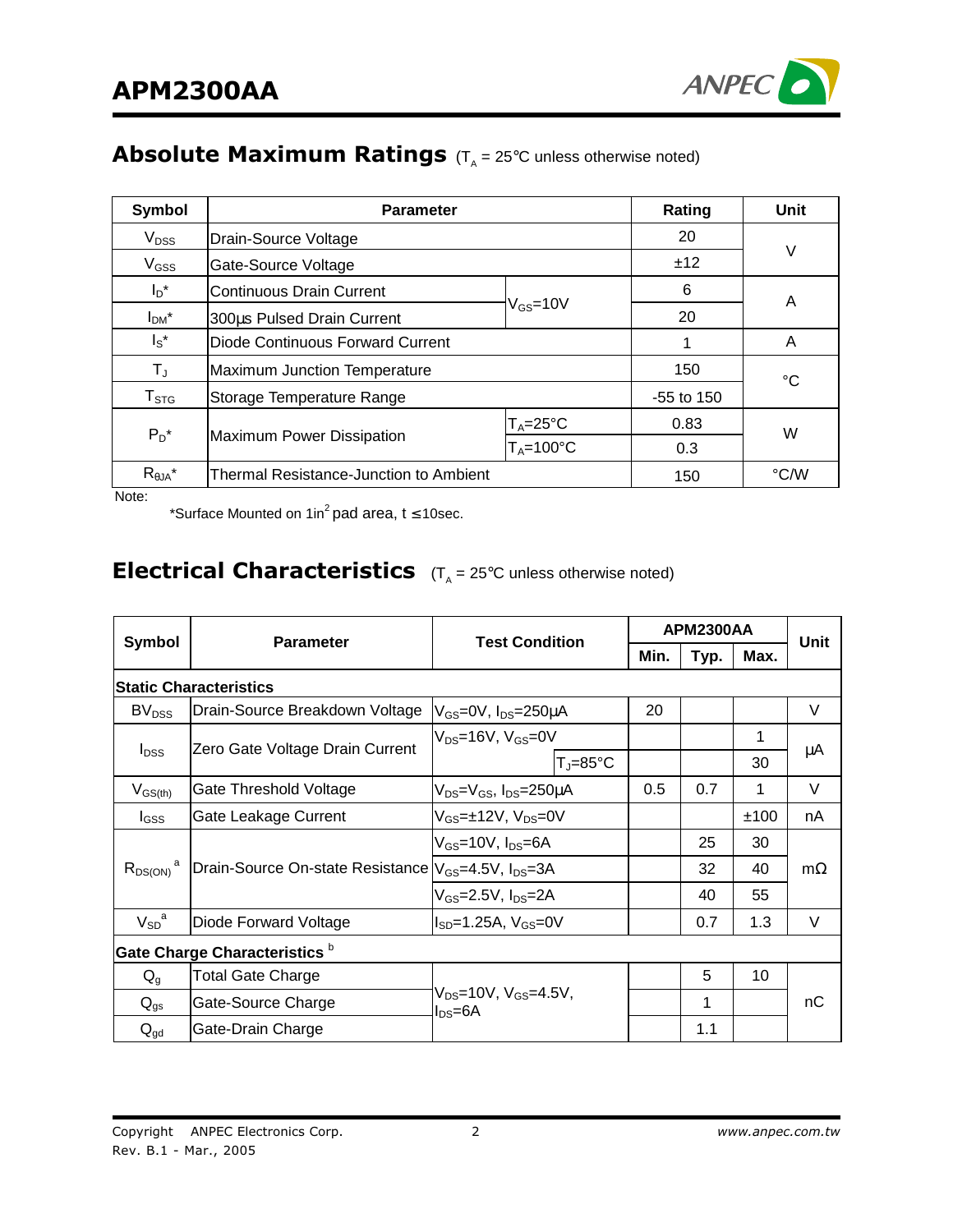

# **Electrical Characteristics (Cont.)** ( $T_A = 25^{\circ}$ C unless otherwise noted)

|                           | <b>Parameter</b>                     | <b>Test Condition</b>                                                          | <b>APM2300AA</b> |      |      | Unit |
|---------------------------|--------------------------------------|--------------------------------------------------------------------------------|------------------|------|------|------|
|                           | <b>Symbol</b>                        |                                                                                | Min.             | Typ. | Max. |      |
|                           | Dynamic Characteristics <sup>b</sup> |                                                                                |                  |      |      |      |
| $R_{G}$                   | Gate Resistance                      | $V_{GS}$ =0V,V <sub>DS</sub> =0V,F=1MHz                                        |                  | 6    |      | Ω    |
| $C_{iss}$                 | Input Capacitance                    | $V_{GS}=$ 0V,                                                                  |                  | 420  |      |      |
| C <sub>oss</sub>          | <b>Output Capacitance</b>            | $V_{DS}=15V$ ,                                                                 |                  | 100  |      | рF   |
| $C_{\text{rss}}$          | Reverse Transfer Capacitance         | Frequency=1.0MHz                                                               |                  | 60   |      |      |
| $t_{\text{d}(\text{ON})}$ | Turn-on Delay Time                   |                                                                                |                  | 8    | 15   |      |
| т,                        | Turn-on Rise Time                    | $V_{DD}$ =10V, R <sub>L</sub> =10 $\Omega$ ,<br>$I_{DS}$ =1A, $V_{GEN}$ =4.5V, |                  | 6    | 12   |      |
| $t_{d(OFF)}$              | <b>Turn-off Delay Time</b>           | $R_G=6\Omega$                                                                  |                  | 19   | 35   | ns   |
| T,                        | <b>Turn-off Fall Time</b>            |                                                                                |                  | 7    | 23   |      |

Notes:

a : Pulse test ; pulse width≤300µs, duty cycle≤2%.

b : Guaranteed by design, not subject to production testing.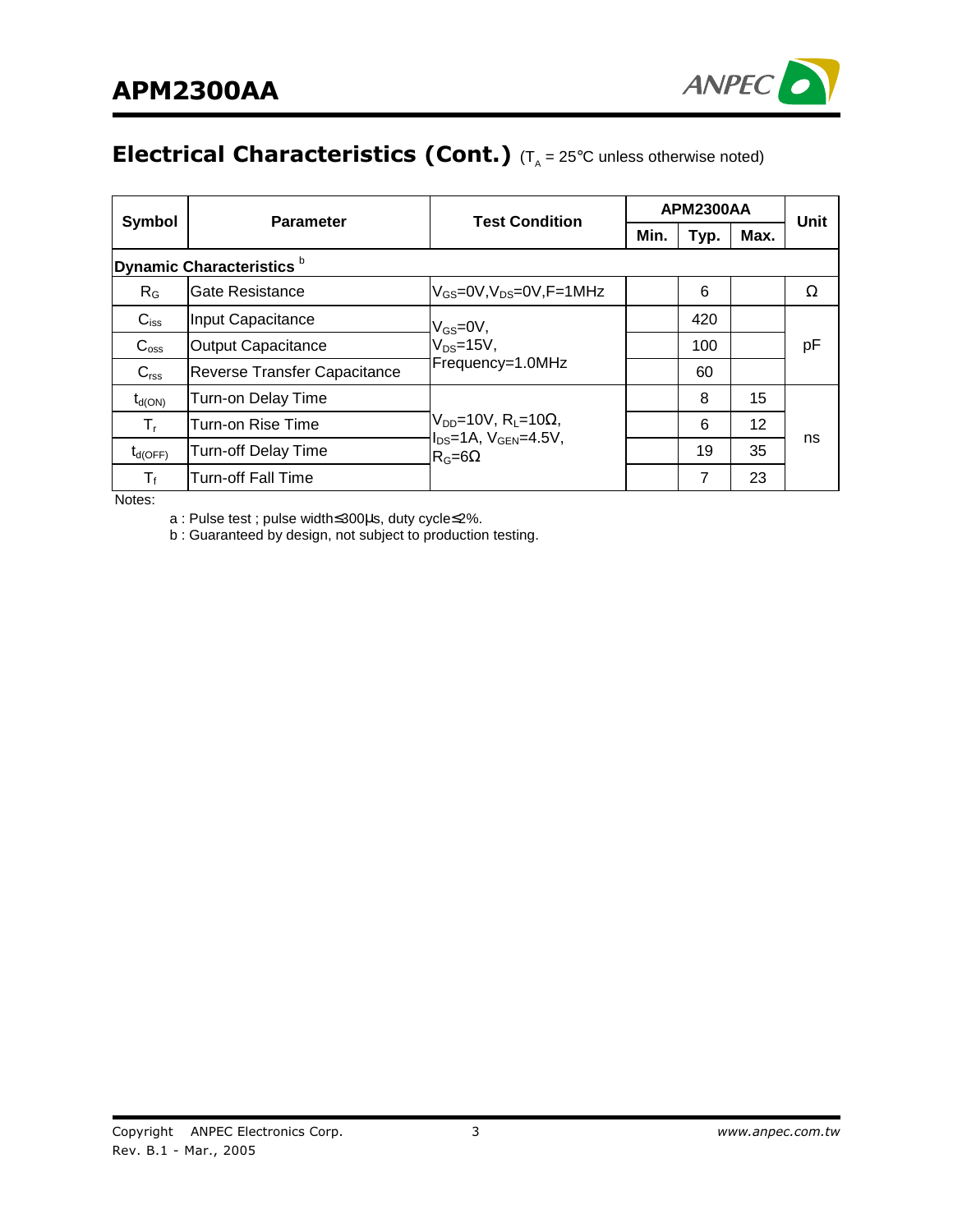

## Typical Characteristics



**Power Dissipation**

7 6 5 I<sub>D</sub>-Drain Current (A) ID - Drain Current (A) 4 3 2 1  $=25^\circ$  $\mathsf{T}^{\scriptscriptstyle\dagger}_{\scriptscriptstyle{\mathsf{A}}}$  $C, V_G^-=10V$ 0 0 20 40 60 80 100 120 140 160 Tj - Junction Temperature (°C)

**Drain Current**

**Thermal Transient Impedance**



**Safe Operation Area**

V<sub>DS</sub> - Drain - Source Voltage (V)



Square Wave Pulse Duration (sec)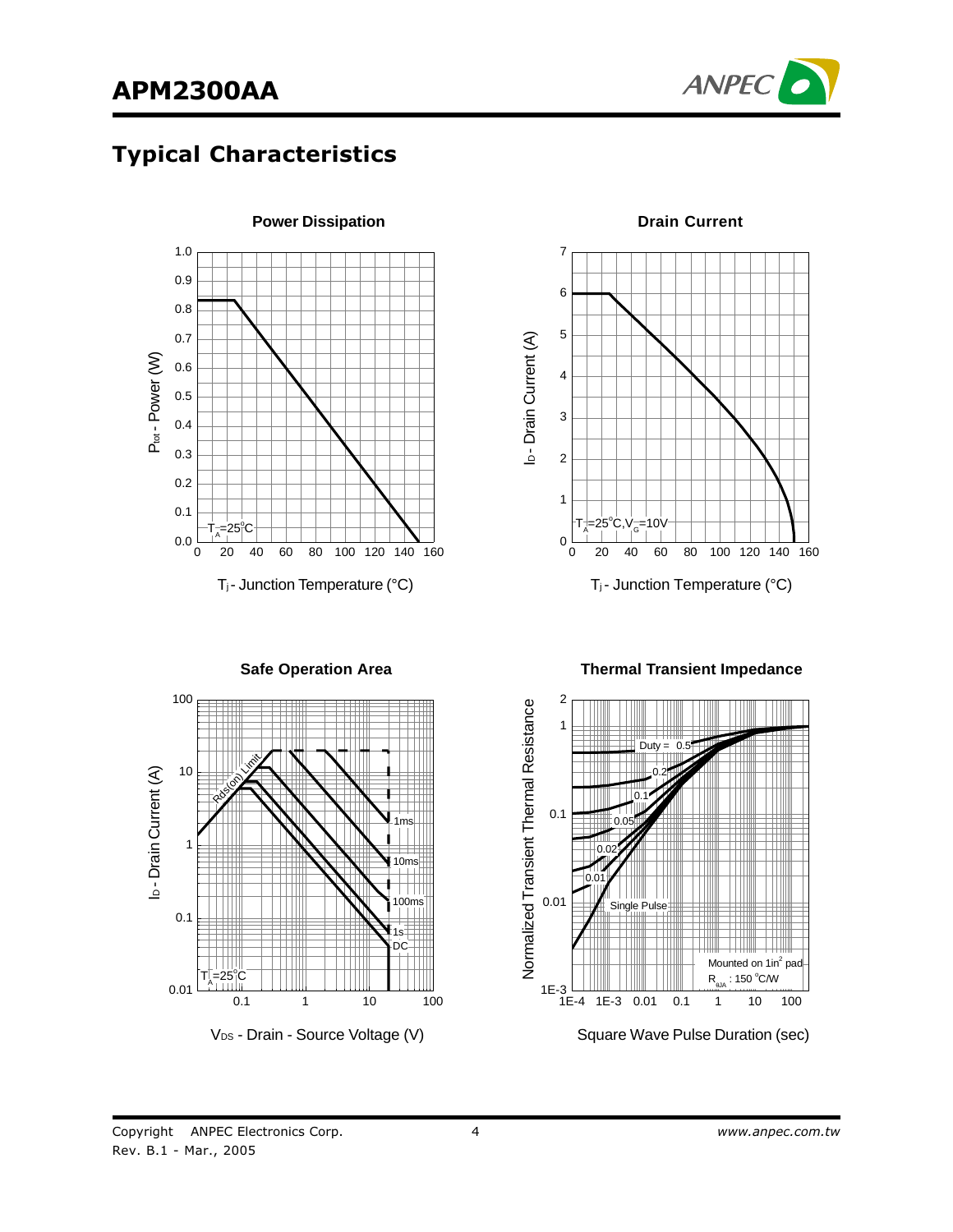

# Typical Characteristics (Cont.)





#### **Drain-Source On Resistance**



**Gate Threshold Voltage**

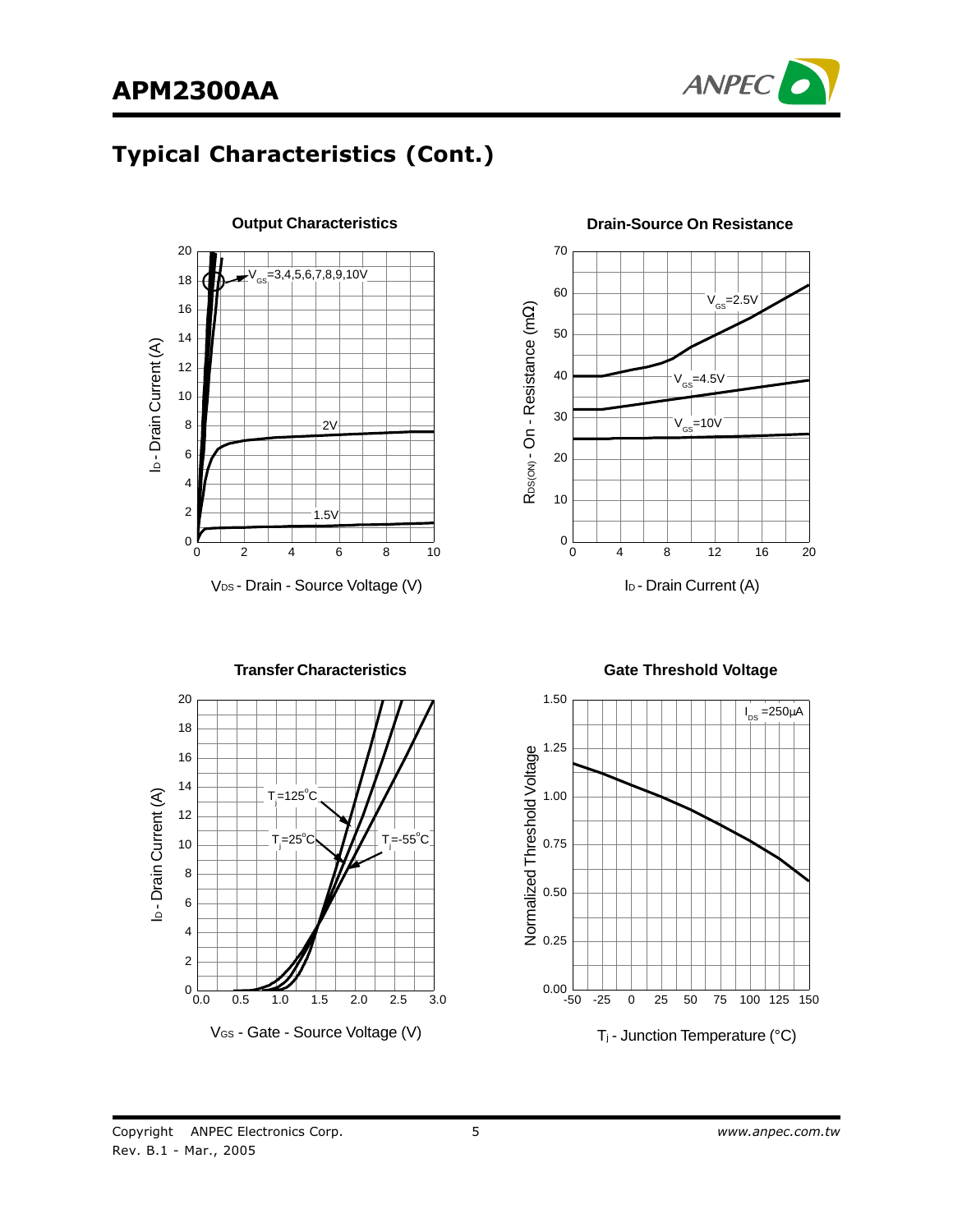

## Typical Characteristics (Cont.)

**Drain-Source On Resistance**





**Source-Drain Diode Forward**

V<sub>SD</sub> - Source - Drain Voltage (V)



V<sub>DS</sub> - Drain - Source Voltage (V)

**Capacitance Gate Charge** 



Tj - Junction Temperature (°C)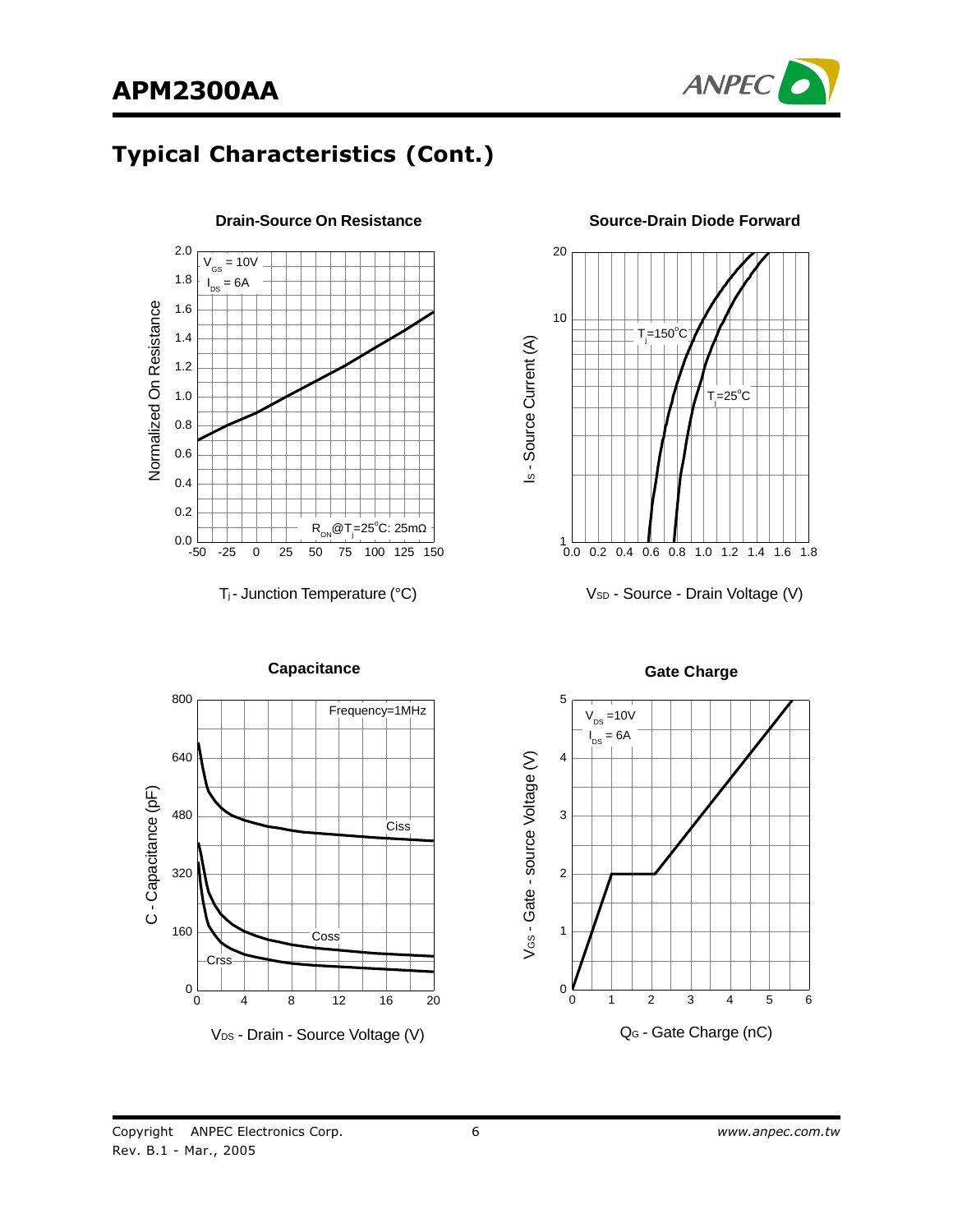

## **Packaging Information**

SOT-23



| <b>Dim</b> |      | <b>Millimeters</b> | <b>Inches</b>    |       |
|------------|------|--------------------|------------------|-------|
|            | Min. | Max.               | Min.             | Max.  |
| A          | 1.00 | 1.30               | 0.039            | 0.051 |
| A1         | 0.00 | 0.10               | 0.000            | 0.004 |
| В          | 0.35 | 0.51               | 0.014            | 0.020 |
| C          | 0.10 | 0.25               | 0.004            | 0.010 |
| D          | 2.70 | 3.10               | 0.106            | 0.122 |
| Е          | 1.40 | 1.80               | 0.055            | 0.071 |
| е          |      | 1.90/2.1 BSC.      | 0.075/0.083 BSC. |       |
| н          | 2.40 | 3.00               | 0.094            | 0.118 |
|            | 0.37 |                    | 0.015            |       |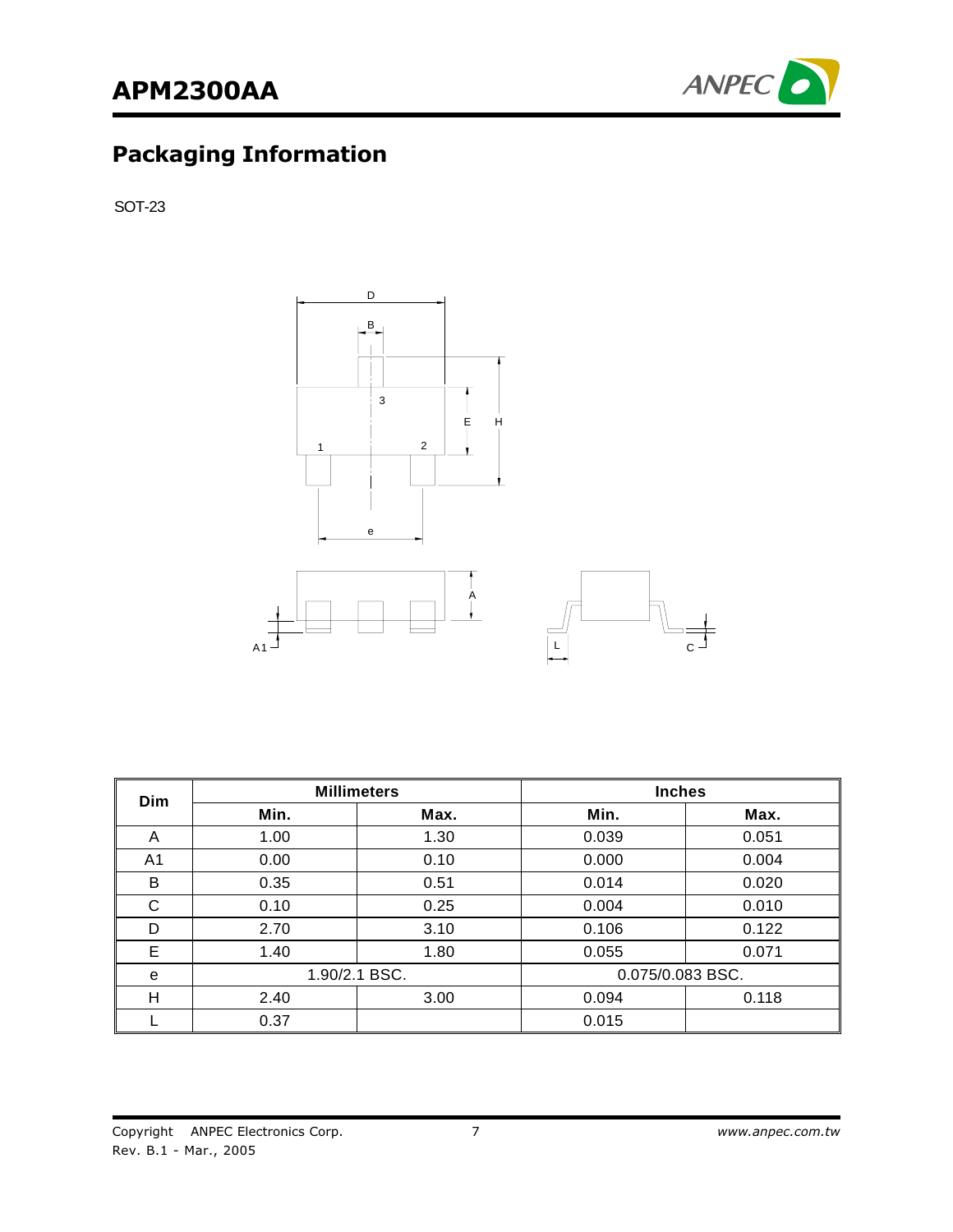

# **Physical Specifications**

| Terminal Material         | Solder-Plated Copper (Solder Material: 90/10 or 63/37 SnPb), 100%Sn |
|---------------------------|---------------------------------------------------------------------|
| <b>Lead Solderability</b> | Meets EIA Specification RSI86-91, ANSI/J-STD-002 Category 3.        |

#### **Reflow Condition** (IR/Convection or VPR Reflow)



## **Classification Reflow Profiles**

| <b>Profile Feature</b>                                                                        | <b>Sn-Pb Eutectic Assembly</b>                       | <b>Pb-Free Assembly</b>                              |
|-----------------------------------------------------------------------------------------------|------------------------------------------------------|------------------------------------------------------|
| Average ramp-up rate<br>$(TL$ to $TP)$                                                        | $3^{\circ}$ C/second max.                            | $3^{\circ}$ C/second max.                            |
| Preheat<br>- Temperature Min (Tsmin)<br>- Temperature Max (Tsmax)<br>- Time (min to max) (ts) | $100^{\circ}$ C<br>$150^{\circ}$ C<br>60-120 seconds | $150^{\circ}$ C<br>$200^{\circ}$ C<br>60-180 seconds |
| Time maintained above:<br>- Temperature $(T_L)$<br>- Time $(tL)$                              | $183^{\circ}$ C<br>60-150 seconds                    | $217^{\circ}$ C<br>60-150 seconds                    |
| Peak/Classificatioon Temperature (Tp)                                                         | See table 1                                          | See table 2                                          |
| Time within 5°C of actual<br>Peak Temperature (tp)                                            | 10-30 seconds                                        | 20-40 seconds                                        |
| Ramp-down Rate                                                                                | 6°C/second max.                                      | 6°C/second max.                                      |
| Time 25°C to Peak Temperature                                                                 | 6 minutes max.                                       | 8 minutes max.                                       |
| Notes: All temperatures refer to topside of the package . Measured on the body surface.       |                                                      |                                                      |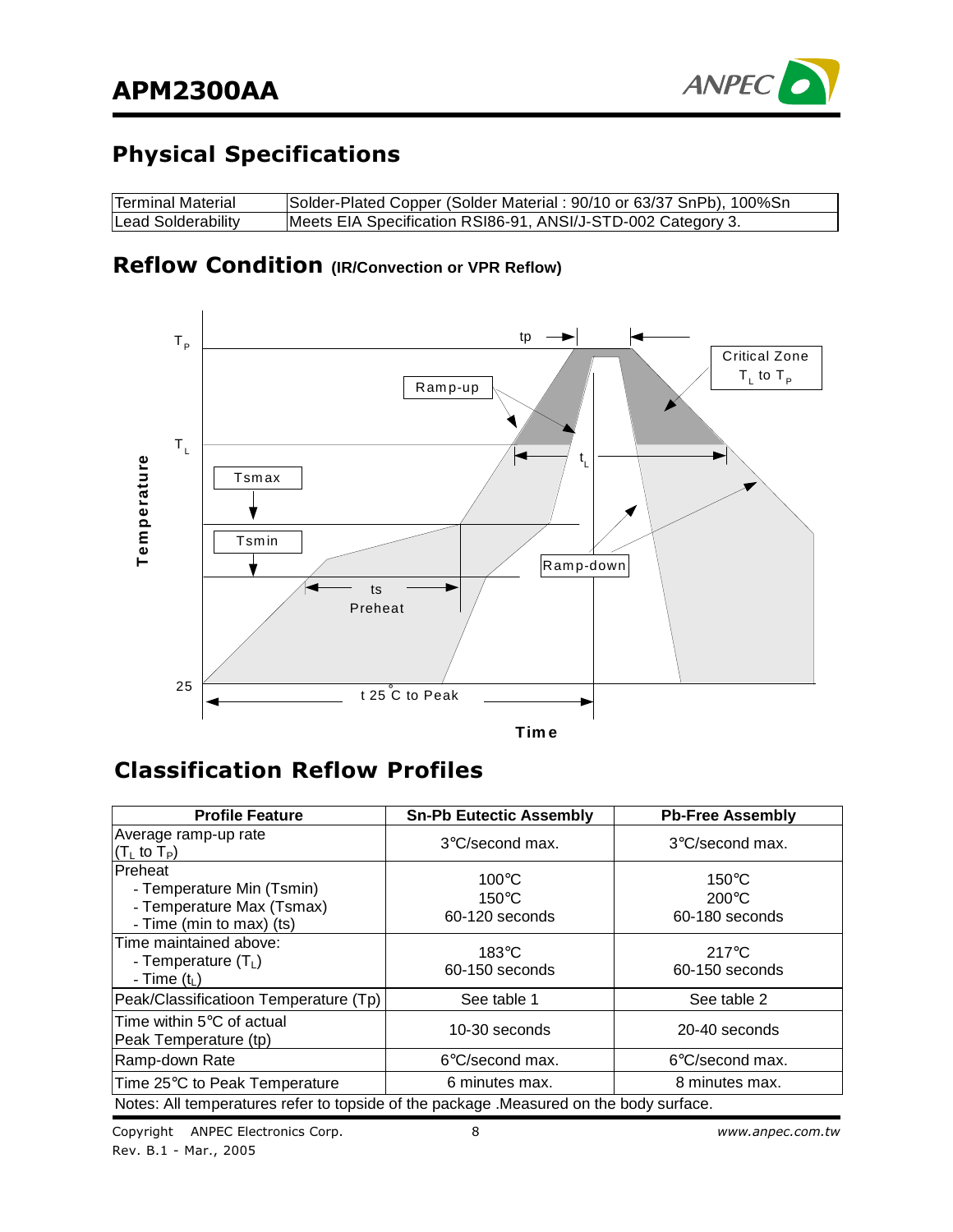

# Classification Reflow Profiles(Cont.)

#### Table 1. SnPb Entectic Process – Package Peak Reflow Temperatures

| <b>Package Thickness</b> | Volume mm<br><350 | Volume mm <sup>3</sup><br>$\geq$ 350 |
|--------------------------|-------------------|--------------------------------------|
| $<$ 2.5 mm               | $240 + 0/-5$ °C   | $225 + 0/-5$ °C                      |
| $\geq$ 2.5 mm            | $225 + 0/-5$ °C   | $225 + 0/-5$ °C                      |

Table 2. Pb-free Process – Package Classification Reflow Temperatures

| <b>Package Thickness</b>                                                                            | Volume mm <sup>3</sup><br>$<$ 350 | Volume mm <sup>3</sup><br>350-2000 | Volume mm <sup>3</sup><br>>2000 |  |  |
|-----------------------------------------------------------------------------------------------------|-----------------------------------|------------------------------------|---------------------------------|--|--|
| $<$ 1.6 mm                                                                                          | $260 + 0^{\circ}C^{*}$            | $260 + 0^{\circ}C^*$               | $260 + 0^{\circ}C^*$            |  |  |
| $1.6$ mm $- 2.5$ mm                                                                                 | $260 + 0^{\circ}C^{*}$            | $250 + 0^{\circ}C^*$               | $245 + 0$ °C*                   |  |  |
| $\geq$ 2.5 mm                                                                                       | $250 + 0^{\circ}C^*$              | $245 + 0$ °C*                      | $245 + 0$ °C*                   |  |  |
| *Tolerance: The device manufacturer/supplier shall assure process compatibility up to and           |                                   |                                    |                                 |  |  |
| including the stated classification temperature (this means Peak reflow temperature $+0^{\circ}$ C. |                                   |                                    |                                 |  |  |
| For example $260^{\circ}C + 0^{\circ}C$ at the rated MSL level.                                     |                                   |                                    |                                 |  |  |

## Reliability Test Program

| <b>Test item</b>     | <b>Method</b>        | <b>Description</b>                                                                 |
|----------------------|----------------------|------------------------------------------------------------------------------------|
| <b>SOLDERABILITY</b> | IMIL-STD-883D-2003   | 245°C,5 SEC                                                                        |
| <b>HOLT</b>          | IMIL-STD 883D-1005.7 | 11000 Hrs Bias @ 125°C                                                             |
| <b>PCT</b>           | IJESD-22-B. A102     | 168 Hrs, 100% RH, 121°C                                                            |
| <b>TST</b>           | IMIL-STD 883D-1011.9 | $\textsf{I-65}^{\circ}\textsf{C} \sim \textsf{150}^{\circ}\textsf{C}$ , 200 Cycles |

# **Carrier Tape & Reel Dimensions**